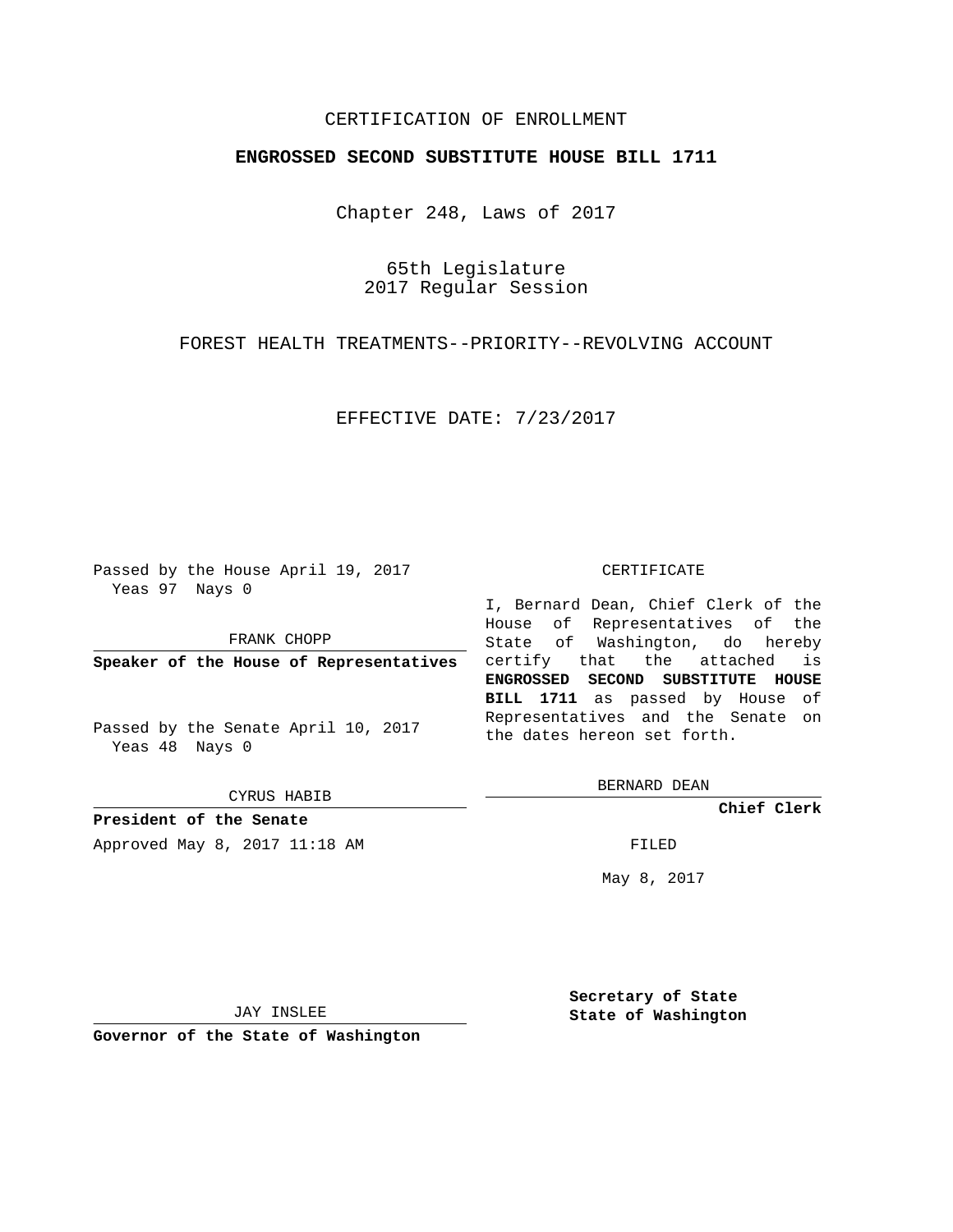### **ENGROSSED SECOND SUBSTITUTE HOUSE BILL 1711**

AS AMENDED BY THE SENATE

Passed Legislature - 2017 Regular Session

# **State of Washington 65th Legislature 2017 Regular Session**

**By** House Appropriations (originally sponsored by Representatives Kretz, Springer, Pettigrew, Schmick, Short, and Condotta)

READ FIRST TIME 02/24/17.

 AN ACT Relating to prioritizing lands to receive forest health treatments; amending RCW 79.64.040 and 79.64.110; reenacting and amending RCW 43.30.325 and 43.79A.040; adding new sections to chapter 79.10 RCW; adding a new section to chapter 79.64 RCW; and creating a 5 new section.

6 BE IT ENACTED BY THE LEGISLATURE OF THE STATE OF WASHINGTON:

7 NEW SECTION. **Sec. 1.** A new section is added to chapter 79.10 8 RCW to read as follows:

 (1)(a) Subject to the availability of amounts appropriated for this specific purpose, the department shall, to the extent feasible given all applicable trust responsibilities, develop and implement a policy for prioritizing investments on forest health treatments to protect state lands and state forestlands, as those terms are defined in RCW 79.02.010, to: (i) Reduce wildfire hazards and losses from wildfire; (ii) reduce insect infestation and disease; and (iii) achieve cumulative impact of improved forest health and resilience at 17 a landscape scale.

 (b) The prioritization policy in (a) of this subsection must consider whether state lands and state forestlands are within an area that is subject to a forest health hazard warning or order pursuant 21 to RCW 76.06.180.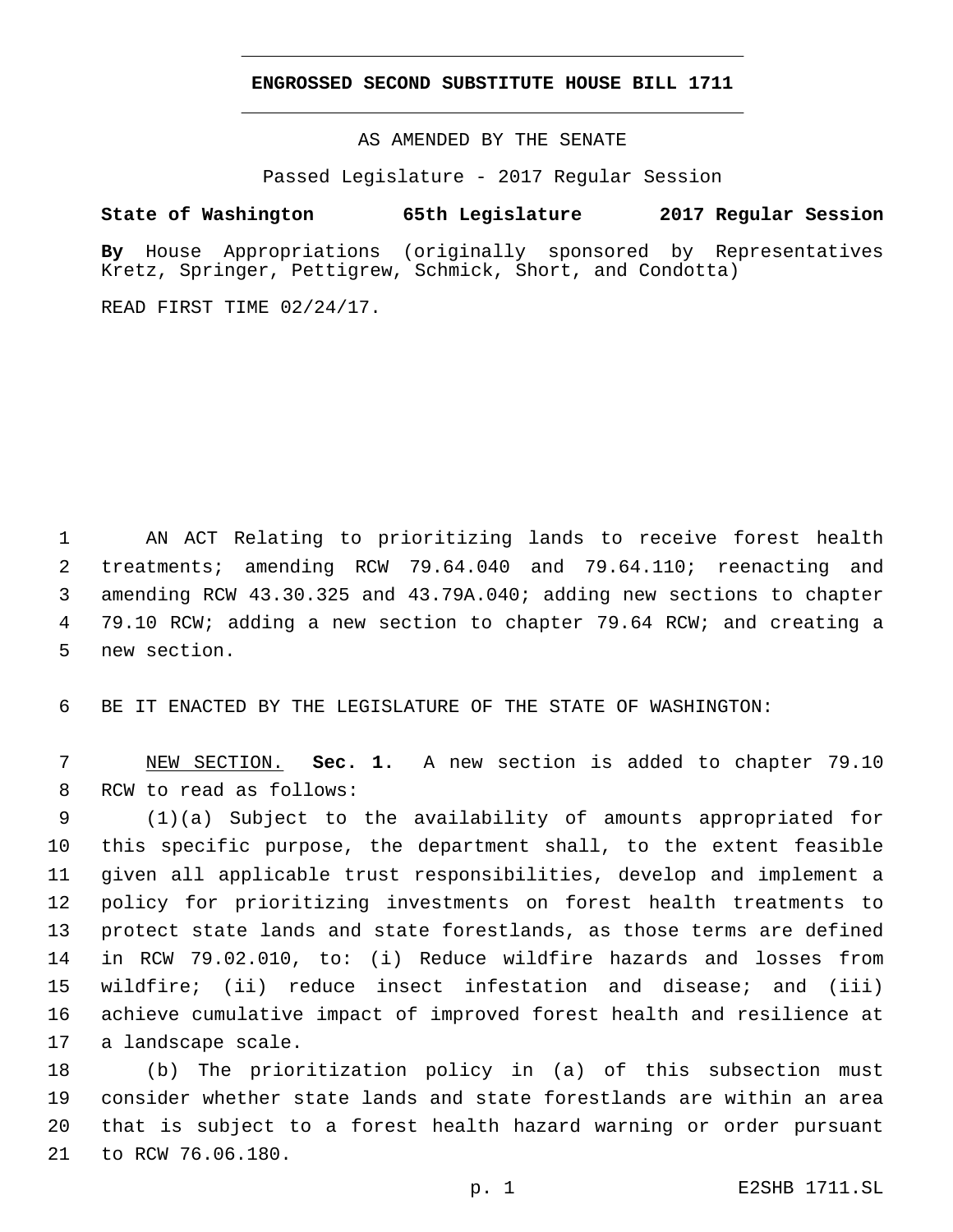(2)(a) The department's prioritization of state lands and state forestlands must be based on an evaluation of the economic and 3 noneconomic value of:

 (i) Timber or other commercial forest products removed during any 5 mechanical treatments;

 (ii) Timber or other commercial forest products likely to be 7 spared from damage by wildfire;

 (iii) Homes, structures, agricultural products, and public infrastructure likely to be spared from damage by wildfire;

10 (iv) Impacts to recreation and tourism; and

 (v) Ecosystem services such as water quality, air quality, or 12 carbon sequestration.

 (b) The department's evaluation of economic values may rely on 14 heuristic techniques.

 (3) The definitions in this subsection apply throughout this section and sections 2 and 3 of this act unless the context clearly 17 requires otherwise.

 (a) "Forest health" has the same meaning as defined in RCW 19 76.06.020.

 (b) "Forest health treatment" or "treatment" means actions taken by the department to restore forest health including, but not limited to, sublandscape assessment and project planning, site preparation, reforestation, mechanical treatments including timber harvest, road realignment for fire protection and aquatic improvements, and 25 prescribed burning.

 NEW SECTION. **Sec. 2.** A new section is added to chapter 79.10 27 RCW to read as follows:

 (1)(a) Subject to the availability of amounts appropriated for this specific purpose, consistent with the prioritization policy developed pursuant to section 1 of this act, and to the extent feasible given all applicable trust responsibilities, the department must identify areas of state lands and state forestlands that would benefit from forest health treatments at the landscape level for the next twenty years, and ones that would benefit the most during the following six years, and prioritize and list specific lands for treatment during the subsequent biennium. The department shall update this list by November 15th of each even-numbered year.

 (b) To expedite initial treatments under this act, for the 2017-2019 biennium the department may prioritize and, if funds are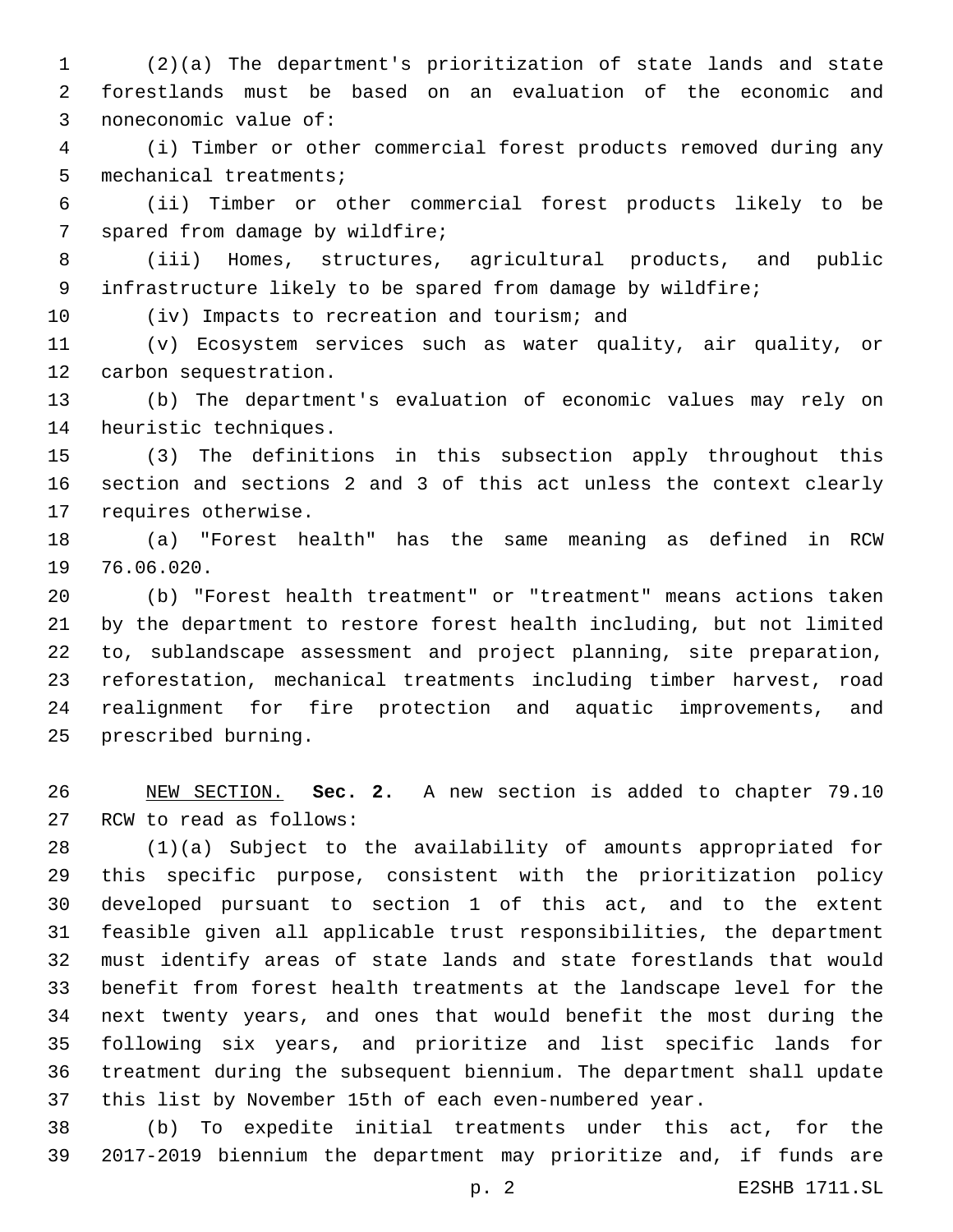appropriated for this purpose, address lands for treatment that are currently identified by the department as pilot treatment projects.

 (2) In order to develop a prioritized list that evaluates forest health treatments at a landscape scale, the department should consult with and take into account the land management plans and activities of nearby landowners, if available, including federal agencies, other state agencies, local governments, tribes, and private property owners, in addition to any statewide assessments done by the department. The department may include federally, locally, or privately managed lands on the list. The department may fund treatment on these lands provided that the treatments are funded with nontrust funds, and provided that the treatments produce a net benefit to the health of state lands and state forestlands.

 (3) By December 1st of each even-numbered year, the department must submit a report to the legislature consistent with the requirements of RCW 43.01.036, to the office of financial management, and to the board of natural resources. The report must include:

 (a) A brief summary of the department's progress towards treating the state lands and state forestlands included on the preceding 20 biennium's prioritization list;

 (b) A list of lands prioritized for forest health treatments in the next biennium, including state lands and state forestlands prioritized for treatment pursuant to subsection (1) of this section;

 (c) Recommended funding amounts required to carry out the treatment activities for the next biennium, including a summary of potential nontimber revenue sources that could finance specific forest health treatments pursuant to section 1 of this act, including but not limited to ecosystem services such as water and carbon sequestration as well as insurance and fire mitigation; and

(d) A summary of trends in forest health conditions.

 NEW SECTION. **Sec. 3.** A new section is added to chapter 79.64 32 RCW to read as follows:

 (1)(a) The forest health revolving account is created in the custody of the state treasurer. All receipts from the proceeds of forest health treatment sales as defined in this section and sections 1 and 2 of this act and all legislative transfers, gifts, grants, and federal funds must be deposited into the account. Expenditures from the account may be used only for the payment of costs, including management and administrative costs, incurred on forest health

p. 3 E2SHB 1711.SL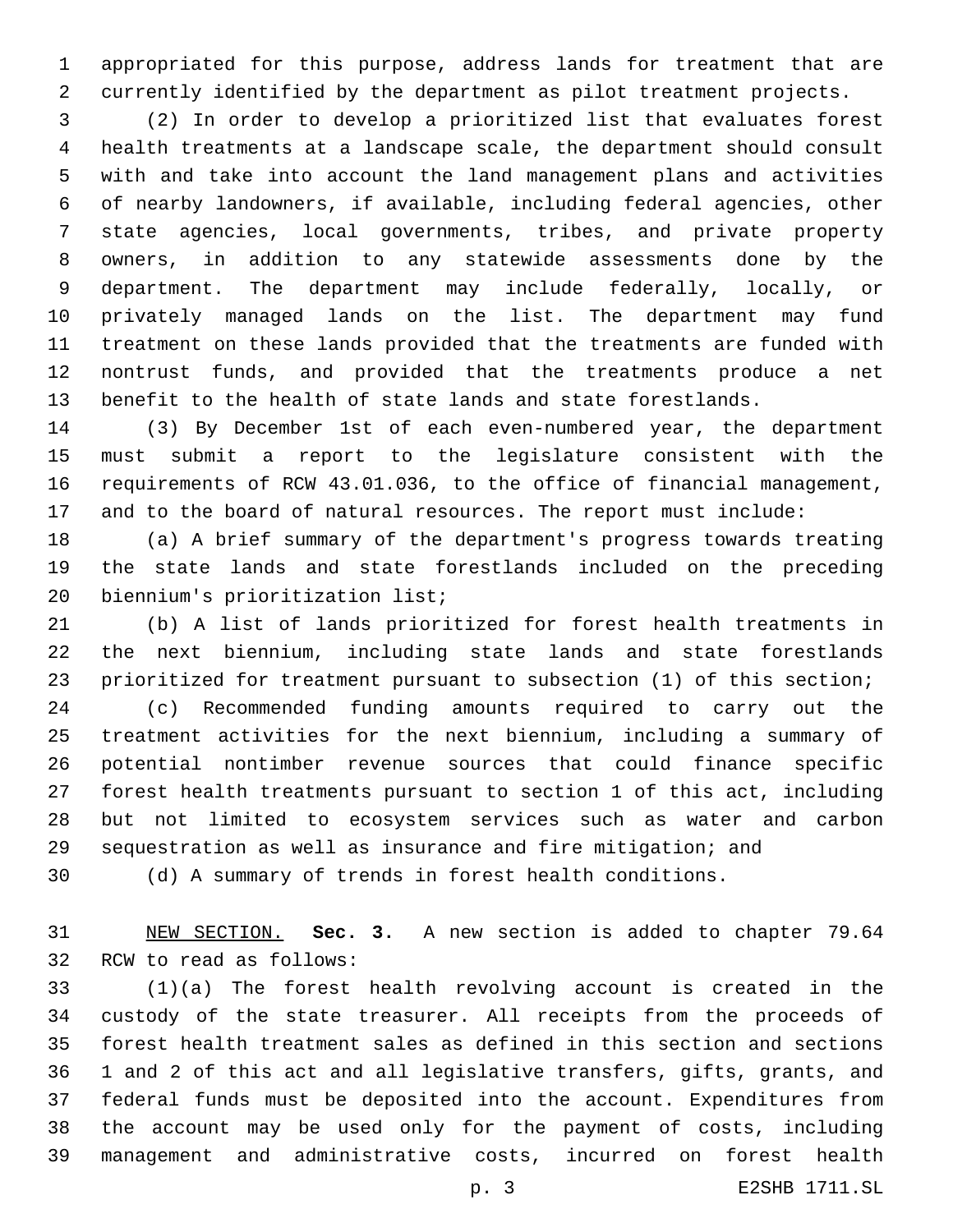treatments necessary to improve forest health as defined in section 1 of this act. Only the commissioner or the commissioner's designee may authorize expenditures from the account. The board of natural resources has oversight of the account, and the commissioner must periodically report to the board of natural resources as to the status of the account, its disbursement, and receipts. The account is subject to allotment procedures under chapter 43.88 RCW, but an 8 appropriation is not required for expenditures.

 (b) The forest health revolving account is an interest-bearing account and the interest must be credited to the account.

 (2) Beginning calendar year 2018, the fund balance attributable to the receipts from the proceeds of forest health treatment sales is 13 subject to the following:

 (a) Any unobligated amounts up to ten million dollars at the end of the calendar year are not subject to disbursements to trust beneficiaries, the resource management account, or the forest 17 development account.

 (b) Any unobligated amounts exceeding ten million dollars at the end of the calendar year must be disbursed to the appropriate trust beneficiaries as determined by the board of natural resources and these disbursements are not subject to the deductions for the resource management cost account described in RCW 79.64.040 or the forest development account described in RCW 79.64.110.

 (c) If the board of natural resources determines that the department has permanently discontinued using the forest health revolving account for the forest health treatments under sections 1 and 2 of this act, the board must disburse all remaining fund balance attributable to the proceeds of forest health treatment sales to the appropriate trust beneficiaries, and these disbursements are not subject to the deductions for the resource management cost account described in RCW 79.64.040 or the forest development account 32 described in RCW 79.64.110.

 (3)(a) Except as provided in (b) and (c) of this subsection, expenditures on state lands and state forestlands for forest health treatments by the department from the forest health revolving account must be consistent with the prioritization policy under section 1 of this act and the prioritization list created under section 2 of this 38 act.

 (b) The department is not bound to adhere to the list submitted to the legislature under section 1 of this act in the event that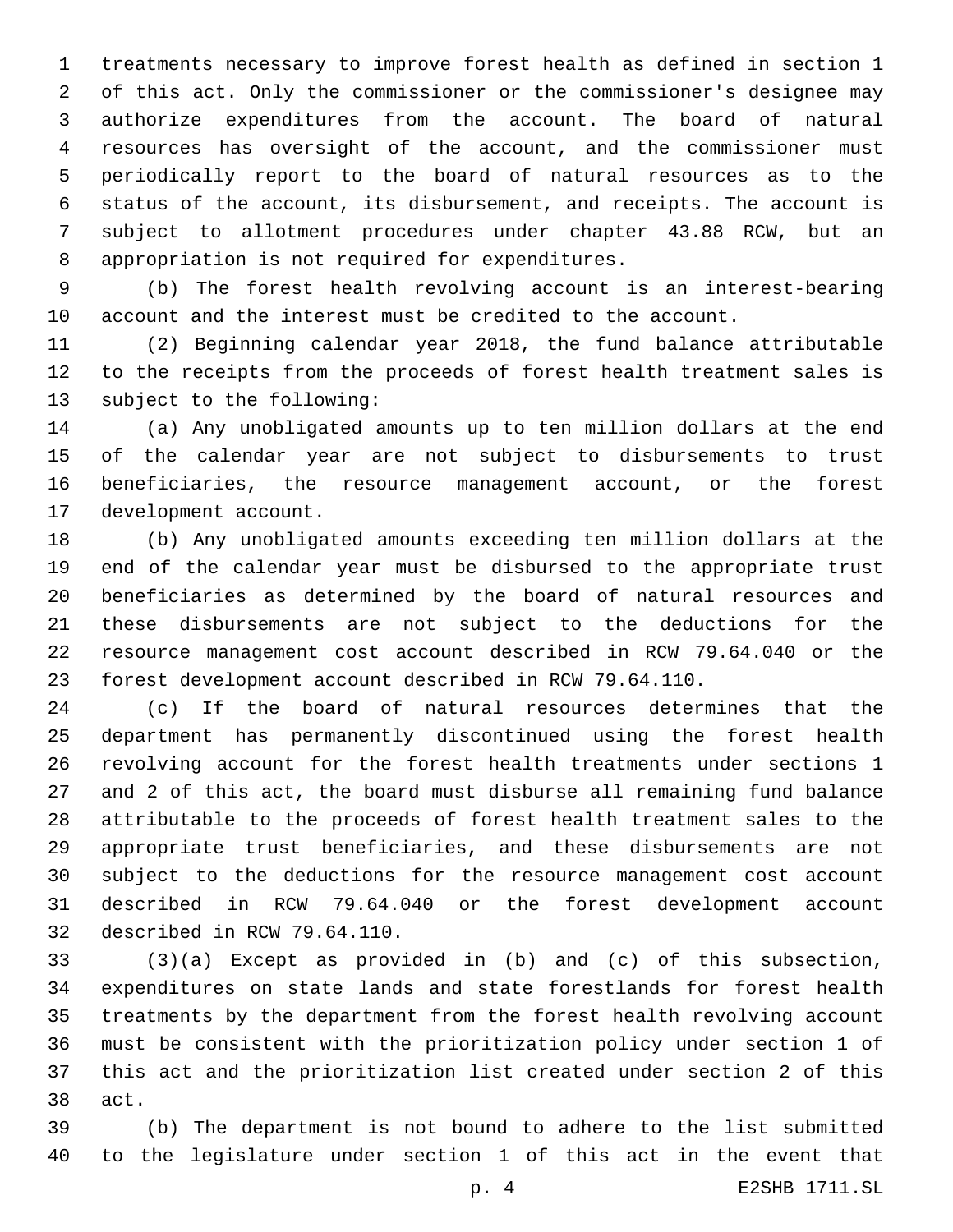emerging information or changed circumstances support a reprioritization of lands consistent with the policy created under 3 section 1 of this act.

 (c) The department is not required to apply the prioritization policy of section 1 of this act where doing so would be incompatible with the conditions of funding provided by the federal government or another organization that is contributing funds to forest health 8 treatments involving the department.

 **Sec. 4.** RCW 43.30.325 and 2003 c 334 s 125 and 2003 c 313 s 9 are each reenacted and amended to read as follows:

 (1) The department shall deposit daily all moneys and fees collected or received by the commissioner and the department in the 13 discharge of official duties as follows:

 (a) The department shall pay moneys received as advance payments, deposits, and security from successful bidders under RCW 79.15.100 and 79.11.150 to the state treasurer for deposit under (b) of this subsection. Moneys received from unsuccessful bidders shall be 18 returned as provided in RCW 79.11.150;

 (b) The department shall pay all moneys received on behalf of a trust fund or account to the state treasurer for deposit in the trust fund or account after making the deduction authorized under RCW 22 ((79.22.040)) 79.64.110, 79.22.050, 79.64.040, and 79.15.520, except 23 as provided in section of this act;

 (c) The natural resources deposit fund is hereby created. The state treasurer is the custodian of the fund. All moneys or sums which remain in the custody of the commissioner of public lands awaiting disposition or where the final disposition is not known shall be deposited into the natural resources deposit fund. Disbursement from the fund shall be on the authorization of the commissioner or the commissioner's designee, without necessity of 31 appropriation;

 (d) If it is required by law that the department repay moneys disbursed under (a) and (b) of this subsection the state treasurer shall transfer such moneys, without necessity of appropriation, to the department upon demand by the department from those trusts and 36 accounts originally receiving the moneys.

 (2) Money shall not be deemed to have been paid to the state upon any sale or lease of land until it has been paid to the state 39 treasurer.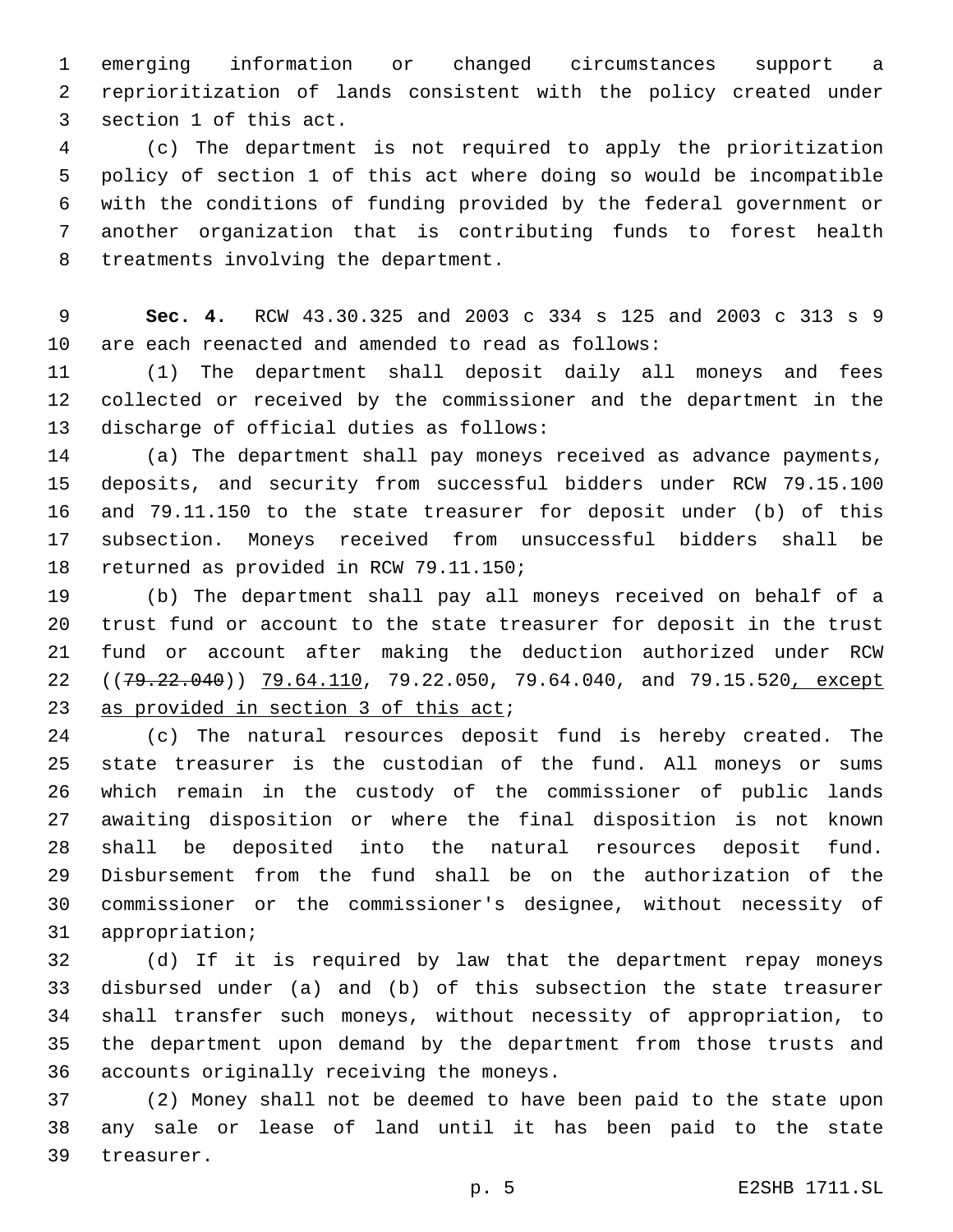**Sec. 5.** RCW 79.64.040 and 2015 3rd sp.s. c 4 s 972 are each 2 amended to read as follows:

 (1) The board shall determine the amount deemed necessary in order to achieve the purposes of this chapter and shall provide by rule for the deduction of this amount from the moneys received from all leases, sales, contracts, licenses, permits, easements, and rights-of-way issued by the department and affecting state lands and aquatic lands, except as provided in section 3 of this act, provided that no deduction shall be made from the proceeds from agricultural 10 college lands.

 (2) Moneys received as deposits from successful bidders, advance payments, and security under RCW 79.15.100, 79.15.080, and 79.11.150 prior to December 1, 1981, which have not been subjected to deduction under this section are not subject to deduction under this section.

 (3) Except as otherwise provided in subsection (5) of this section, the deductions authorized under this section shall not exceed twenty-five percent of the moneys received by the department in connection with any one transaction pertaining to state lands and aquatic lands other than second-class tide and shore lands and the beds of navigable waters, and fifty percent of the moneys received by the department pertaining to second-class tide and shore lands and 22 the beds of navigable waters.

 (4) In the event that the department sells logs using the contract harvesting process described in RCW 79.15.500 through 79.15.530, the moneys received subject to this section are the net 26 proceeds from the contract harvesting sale.

 (5) During the 2013-2015 fiscal biennium, the twenty-five percent limitation on deductions set in subsection (3) of this section may be increased up to thirty percent by the board. During the 2015-2017 fiscal biennium, the board may increase the twenty-five percent 31 limitation up to thirty-two percent.

 **Sec. 6.** RCW 79.64.110 and 2015 3rd sp.s. c 4 s 973 are each 33 amended to read as follows:

 (1) Any moneys derived from the lease of state forestlands or from the sale of valuable materials, oils, gases, coal, minerals, or fossils from those lands, except as provided in section 3 of this 37 act, or the appraised value of these resources when transferred to a public agency under RCW 79.22.060, except as provided in RCW  $79.22.060(4)$ , must be distributed as follows: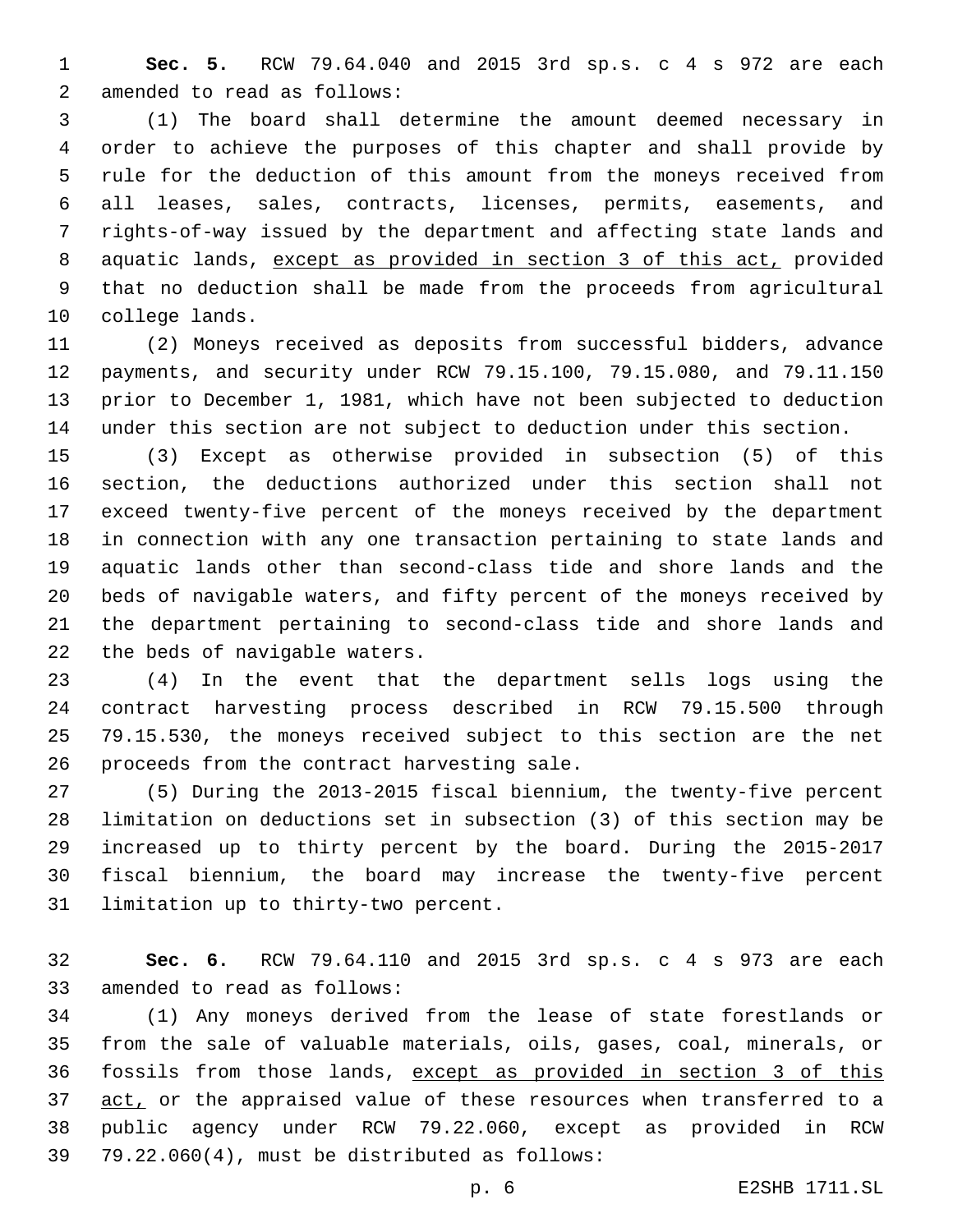(a) For state forestlands acquired through RCW 79.22.040 or by exchange for lands acquired through RCW 79.22.040:2

 (i) The expense incurred by the state for administration, reforestation, and protection, not to exceed twenty-five percent, which rate of percentage shall be determined by the board, must be returned to the forest development account created in RCW 79.64.100. During the 2015-2017 fiscal biennium, the board may increase the twenty-five percent limitation up to twenty-seven percent.

 (ii) Any balance remaining must be paid to the county in which the land is located or, for counties participating in a land pool created under RCW 79.22.140, to each participating county proportionate to its contribution of asset value to the land pool as determined by the board. Payments made under this subsection are to be paid, distributed, and prorated, except as otherwise provided in this section, to the various funds in the same manner as general taxes are paid and distributed during the year of payment.

 (iii) Any balance remaining, paid to a county with a population of less than sixteen thousand, must first be applied to the reduction of any indebtedness existing in the current expense fund of the 20 county during the year of payment.

 (iv) With regard to moneys remaining under this subsection  $(1)(a)$ , within seven working days of receipt of these moneys, the department shall certify to the state treasurer the amounts to be distributed to the counties. The state treasurer shall distribute funds to the counties four times per month, with no more than ten 26 days between each payment date.

 (b) For state forestlands acquired through RCW 79.22.010 or by exchange for lands acquired through RCW 79.22.010, except as provided 29 in RCW 79.64.120:

 (i) Fifty percent shall be placed in the forest development 31 account.

 (ii) Fifty percent shall be prorated and distributed to the state general fund, to be dedicated for the benefit of the public schools, to the county in which the land is located or, for counties participating in a land pool created under RCW 79.22.140, to each participating county proportionate to its contribution of asset value to the land pool as determined by the board, and according to the relative proportions of tax levies of all taxing districts in the county. The portion to be distributed to the state general fund shall be based on the regular school levy rate under RCW 84.52.065 and the

p. 7 E2SHB 1711.SL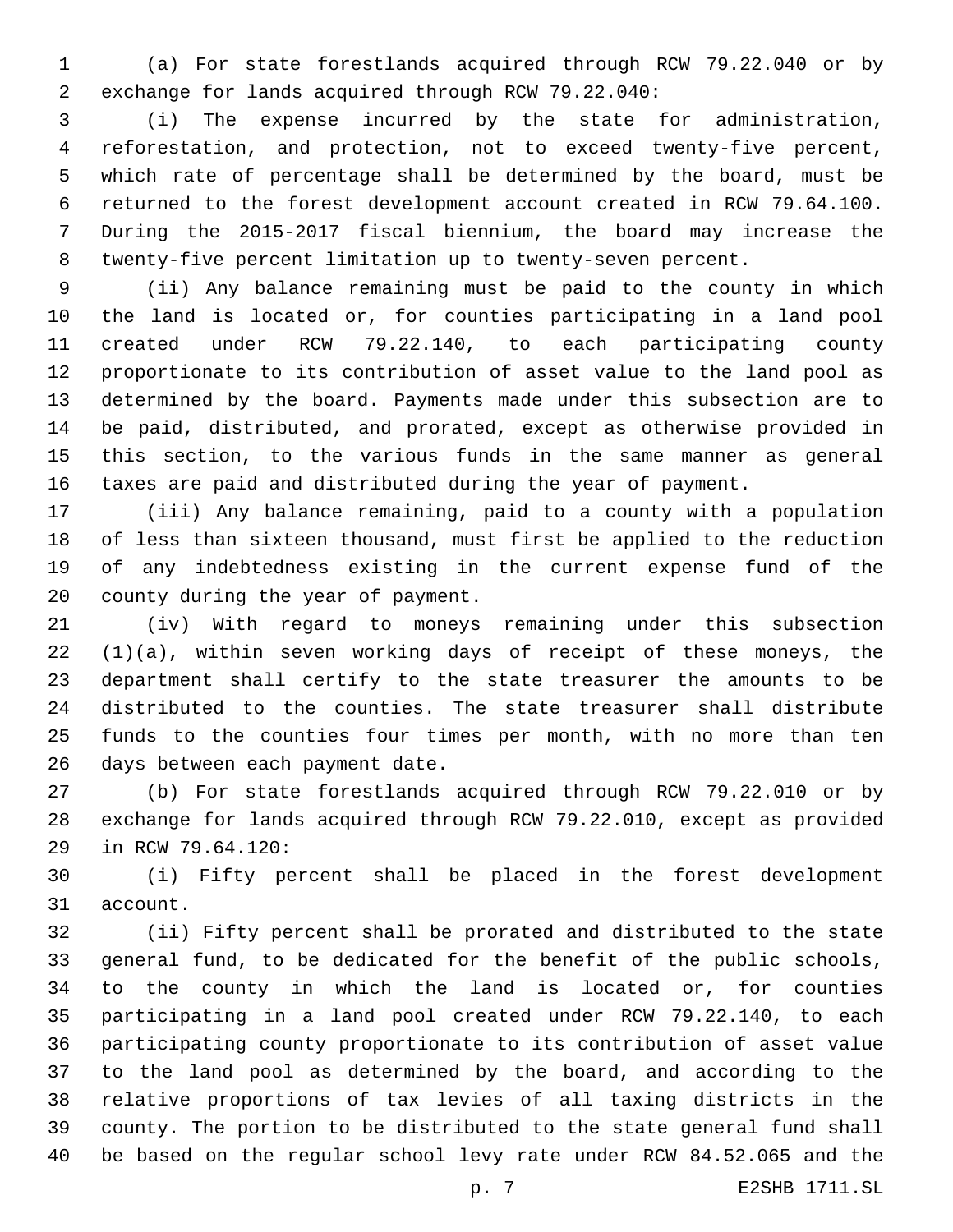levy rate for any maintenance and operation special school levies. With regard to the portion to be distributed to the counties, the department shall certify to the state treasurer the amounts to be distributed within seven working days of receipt of the money. The state treasurer shall distribute funds to the counties four times per month, with no more than ten days between each payment date. The money distributed to the county must be paid, distributed, and prorated to the various other funds in the same manner as general taxes are paid and distributed during the year of payment.

 (2) A school district may transfer amounts deposited in its debt service fund pursuant to this section into its capital projects fund 12 as authorized in RCW 28A.320.330.

 **Sec. 7.** RCW 43.79A.040 and 2016 c 203 s 2, 2016 c 173 s 10, 2016 c 69 s 21, and 2016 c 39 s 7 are each reenacted and amended to read 15 as follows:

 (1) Money in the treasurer's trust fund may be deposited, invested, and reinvested by the state treasurer in accordance with RCW 43.84.080 in the same manner and to the same extent as if the money were in the state treasury, and may be commingled with moneys in the state treasury for cash management and cash balance purposes.

 (2) All income received from investment of the treasurer's trust fund must be set aside in an account in the treasury trust fund to be 23 known as the investment income account.

 (3) The investment income account may be utilized for the payment of purchased banking services on behalf of treasurer's trust funds including, but not limited to, depository, safekeeping, and disbursement functions for the state treasurer or affected state agencies. The investment income account is subject in all respects to chapter 43.88 RCW, but no appropriation is required for payments to financial institutions. Payments must occur prior to distribution of earnings set forth in subsection (4) of this section.

 (4)(a) Monthly, the state treasurer must distribute the earnings credited to the investment income account to the state general fund except under (b), (c), and (d) of this subsection.

 (b) The following accounts and funds must receive their proportionate share of earnings based upon each account's or fund's average daily balance for the period: The 24/7 sobriety account, the Washington promise scholarship account, the Washington advanced college tuition payment program account, the Washington college

p. 8 E2SHB 1711.SL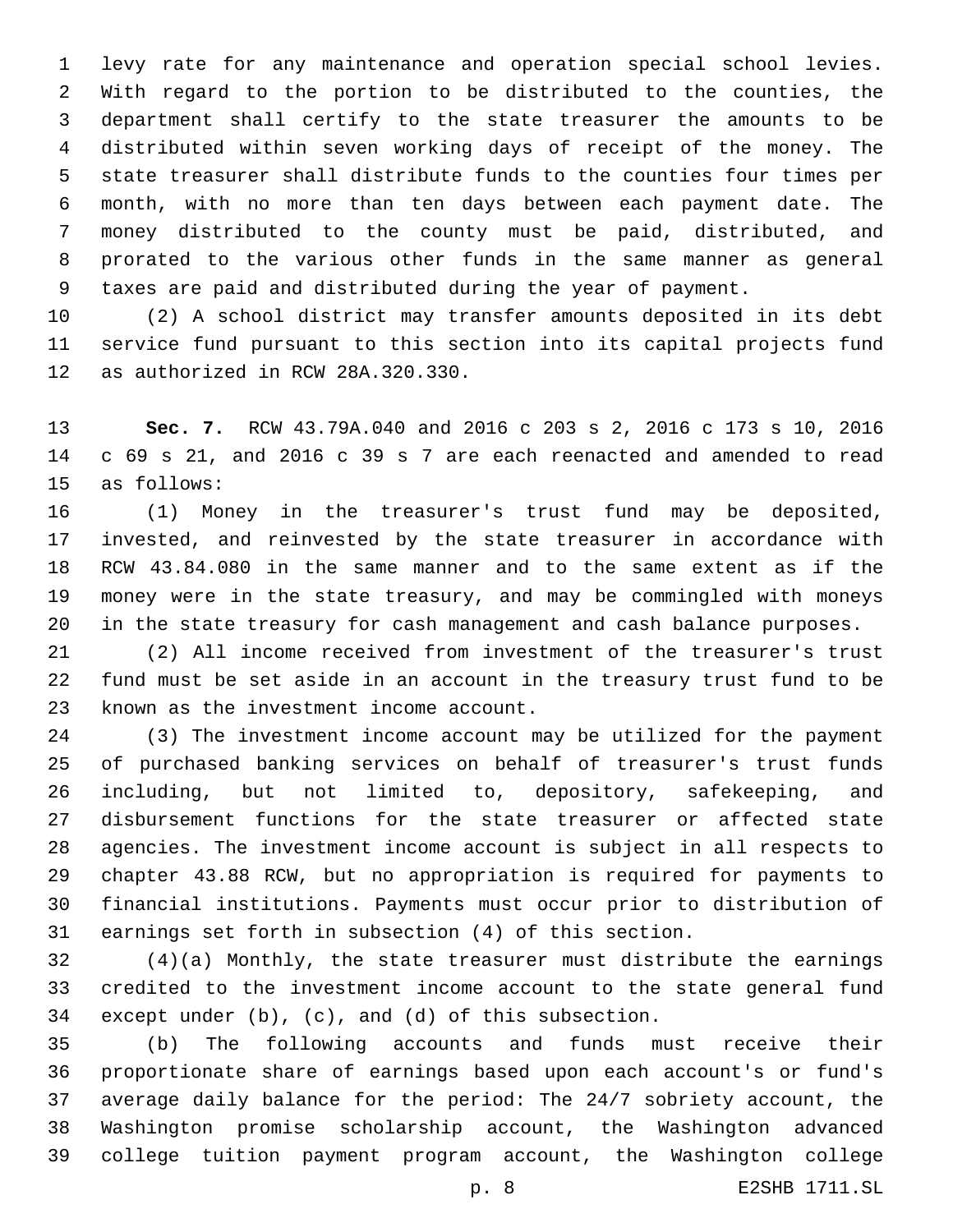savings program account, the accessible communities account, the Washington achieving a better life experience program account, the community and technical college innovation account, the agricultural local fund, the American Indian scholarship endowment fund, the foster care scholarship endowment fund, the foster care endowed scholarship trust fund, the contract harvesting revolving account, the Washington state combined fund drive account, the commemorative works account, the county enhanced 911 excise tax account, the toll collection account, the developmental disabilities endowment trust fund, the energy account, the fair fund, the family leave insurance account, the food animal veterinarian conditional scholarship 12 account, the forest health revolving account, the fruit and vegetable inspection account, the future teachers conditional scholarship account, the game farm alternative account, the GET ready for math and science scholarship account, the Washington global health technologies and product development account, the grain inspection revolving fund, the industrial insurance rainy day fund, the juvenile accountability incentive account, the law enforcement officers' and firefighters' plan 2 expense fund, the local tourism promotion account, the multiagency permitting team account, the pilotage account, the produce railcar pool account, the regional transportation investment district account, the rural rehabilitation account, the Washington sexual assault kit account, the stadium and exhibition center account, the youth athletic facility account, the self-insurance revolving fund, the children's trust fund, the Washington horse racing commission Washington bred owners' bonus fund and breeder awards account, the Washington horse racing commission class C purse fund account, the individual development account program account, the Washington horse racing commission operating account, the life sciences discovery fund, the Washington state heritage center account, the reduced cigarette ignition propensity account, the center for childhood deafness and hearing loss account, the school for the blind account, the Millersylvania park trust fund, the public employees' and retirees' insurance reserve fund, and the 35 radiation perpetual maintenance fund.

 (c) The following accounts and funds must receive eighty percent of their proportionate share of earnings based upon each account's or fund's average daily balance for the period: The advanced right-of- way revolving fund, the advanced environmental mitigation revolving account, the federal narcotics asset forfeitures account, the high